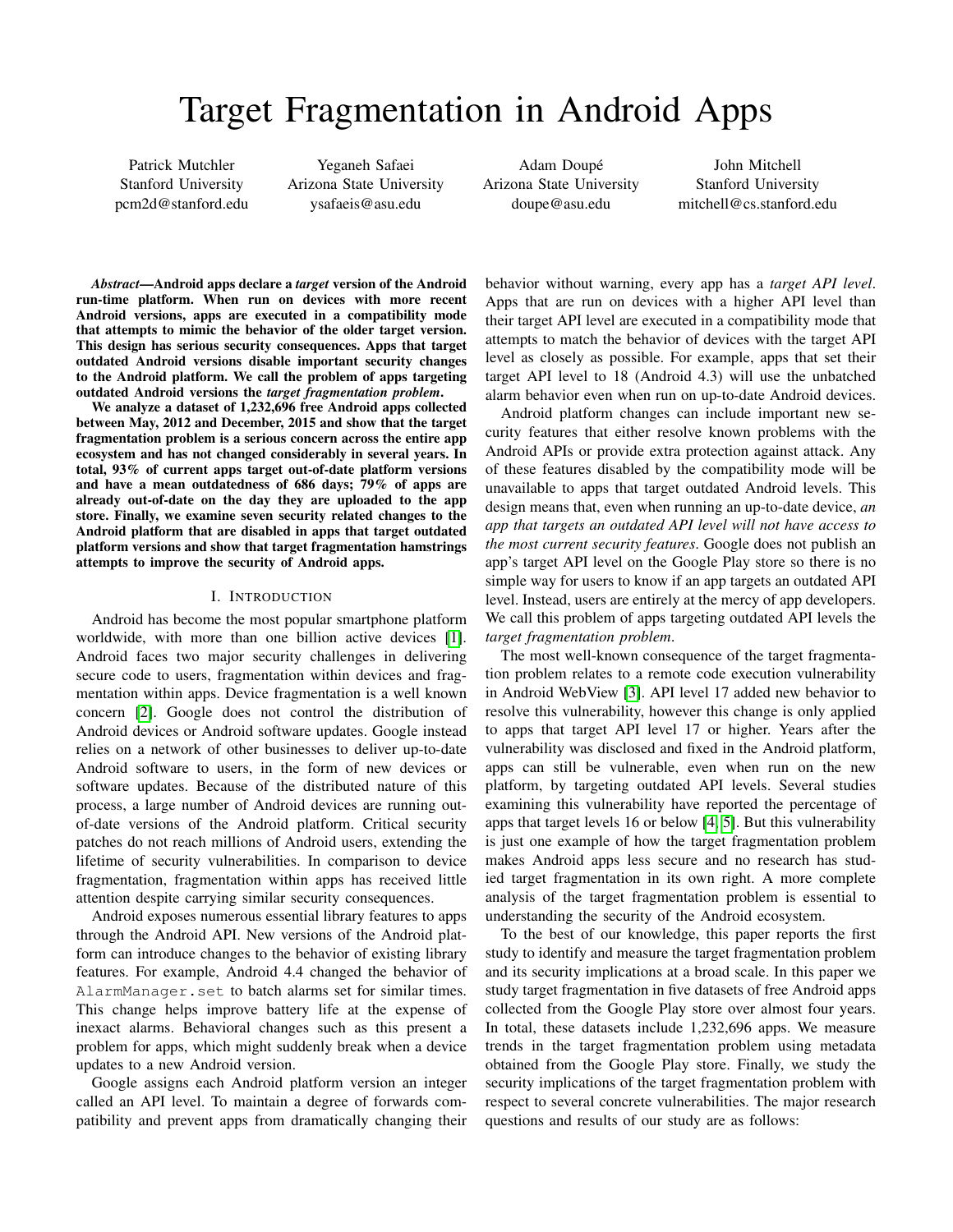What is the state of the target fragmentation problem in the Android app ecosystem? We examine a dataset of 60,086 free apps collected from the Google Play store in December, 2015 and find that 93% of apps target out-of-date API levels. We define a measure of "outdatedness" and find that apps, on average, target API levels that are 686 days out-of-date.

Do developers choose to target outdated Android versions or is fragmentation caused by developers abandoning their apps? To account for unmaintained apps, we define a measure of "negligent outdatedness" that measures outdatedness from the date an app was uploaded to the app store and show that target fragmentation is not just caused by stagnant apps. We find that apps collected in December, 2015 have a mean negligent outdatedness of 536 days.

Is target fragmentation a problem in the most popular apps? We examine the target fragmentation problem with respect to app popularity and conclude that target fragmentation is a serious problem even among the most popular apps. We find that 88% of apps collected in December, 2015 and installed more than one million times target out-of-date API levels. These apps have a mean outdatedness of 607 days and a mean negligent outdatedness of 493 days, only slightly lower than the general population.

Is the target fragmentation problem becoming less severe over time? We compare the target fragmentation results from the December, 2015 dataset with four other datasets collected from the Google Play store between May, 2012 and July, 2014. These datasets combined contain 1,232,696 apps. We find that, other than a growing tail of extremely outof-date apps, outdatedness distributions among the four most recently collected datasets are very similar, suggesting that the severity of the target fragmentation problem has not changed considerably in several years.

What are the specific security implications of the target fragmentation problem today? We expand the discussion of the target fragmentation problem by examining seven security relevant changes in the Android platform and provide the first quantitative analysis of the broad implications of target fragmentation on the security of the Android ecosystem.

### II. BACKGROUND

Packaged with each Android app is a *manifest* file. The manifest file is an XML document that contains information about an app such as the list of application components, requested permissions, and system events to which the app responds [\[6\]](#page-9-5). The manifest contains two attributes relevant to this study: a minimum API level (minSdkVersion) and a target API level (targetSdkVersion)<sup>[1](#page-1-0)</sup>. The meaning of the minimum API level is very straightforward. An app cannot be installed on a device with an Android level below the minimum API level. This design ensures that apps are not installed on devices that lack essential functionality.

| <b>API</b> Level | <b>Version Code</b> | Codename           | <b>Release Date</b> |
|------------------|---------------------|--------------------|---------------------|
| 14               | $4.0 - 4.0.2$       | Ice Cream Sandwich | Oct. 2011           |
| 15               | $4.0.3 - 4.0.4$     |                    | Dec, 2011           |
| 16               | $4.1 - 4.1.2$       | Jelly Bean         | Jul, 2012           |
| 17               | $4.2 - 4.2.2$       |                    | Nov. 2012           |
| 18               | $4.3 - 4.3.1$       |                    | Jul, 2013           |
| 19               | $4.4 - 4.4.4$       | KitKat             | Nov, 2013           |
| 20               | 4.4W-4.4W.2         |                    | Jun, 2014           |
| 21               | $5.0 - 5.0.2$       | Lollipop           | Nov. 2014           |
| 22               | $5.1 - 5.1.1$       |                    | Mar, 2015           |
| 23               | $6.0 - 6.0.1$       | Marshmallow        | Oct. 2015           |

TABLE I: An abbreviated Android version history.

An app's target API level is used to maintain forwards compatibility with new Android platforms. If the API level of a device is higher than an app's target API level, the device will enable compatibility features to match the behavior of the target API level as closely as possible. The set of compatibility features enabled in each API level can be found in the Android documentation [\[7\]](#page-9-6). Note that apps can be safely installed on devices running lower API levels than the target API level. Developers can target the most current API level without making their app incompatible with older Android devices.

If an app does not declare a target API level or if the target API level is lower than the minimum API level, the target API level is set to the minimum API level. For the remainder of this paper we distinguish between the *raw target API level*, which is the target level listed in the manifest file, and the *target API level*, which is the target level computed using this rule and actually used by the Android operating system. Approximately 8% of apps today do not declare a valid raw target API level.

The targetSdkVersion and minSdkVersion attributes take integer values called "API levels" that correspond to the different Android version codes. For the remainder of this paper we use the API level values (e.g., 17, 18, 19) rather than the version codes (e.g., 4.2, 4.3, 4.4) when discussing different API versions. The correspondence between recent API levels and Android version codes is presented in Table I.

#### *A. Security Concerns*

It is not immediately obvious from the Android documentation that targeting outdated API levels can have security implications. On the documentation page for the targetSdkVersion attribute [\[8\]](#page-9-7), Google suggests that developers should "increase the value of [the targetSdkVersion] attribute to match the latest API level," but there is no mention of the security consequences of targeting outdated API levels. On the "Security Tips" page [\[9\]](#page-9-8) there is no mention of target API level. One might assume that the security consequences of targeting outdated API levels are minimal or nonexistent.

However, there are important security changes in recent Android versions that are not applied to apps that target outdated API levels. For example, API levels 17 and 19 both contain changes that prevent code injection vulnerabilities in widely used features. Several other API levels change popular features to have safer default behaviors, providing an extra layer of protection. Table II lists the major security changes to the Android platform that can be disabled by targeting

<span id="page-1-0"></span><sup>1</sup>Manifests can also include a maximum API level, but since Android 2.0.1 the maximum API level is no longer used for anything other than filtering searches on the Google Play store.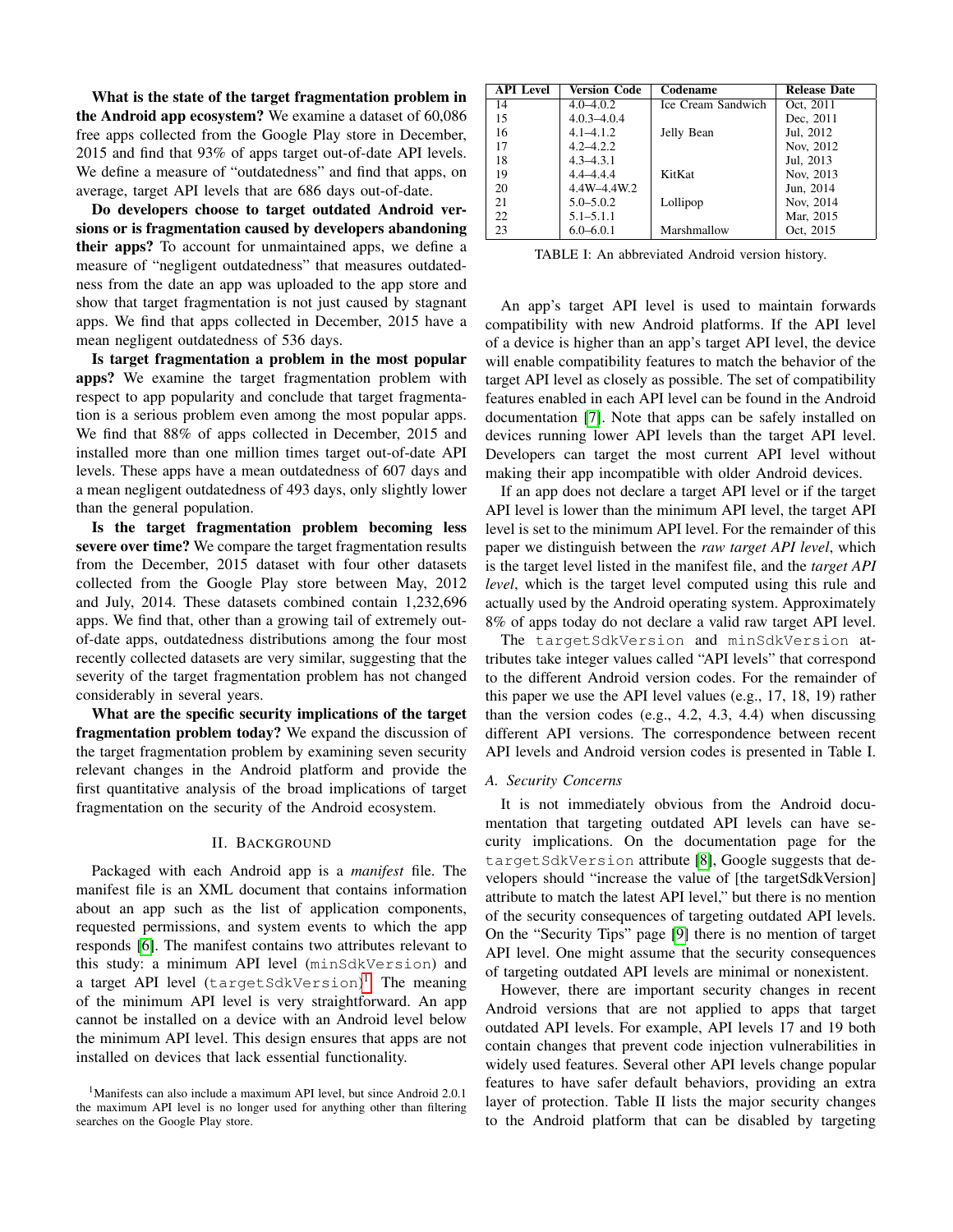| <b>API</b> | <b>Platform Change</b>                                             |
|------------|--------------------------------------------------------------------|
| 16         | Access to file URLs from JavaScript is disabled by default         |
| 17         | Content Providers are no longer exposed to foreign apps by default |
| 17         | Unannotated app methods are not callable from JavaScript code      |
| 19         | isValidFragment is added to prevent Fragment Hijacking             |
| 19         | JavaScript URLs are executed in a separate WebView context         |
| 21         | Context.bindService no longer accepts Implicit Intents             |
| 21         | WebView blocks mixed content by default                            |

TABLE II: Selected security-relevant changes to the Android platform. Apps that target API levels below the listed levels do not have the benefit of any security protection provided by these changes.

outdated Android levels. The details of these changes and the vulnerabilities they close are discussed in Section V. If a large number of apps target out-of-date API levels then these changes, no matter how well intentioned, are made ineffective and apps are put at unnecessary risk.

#### III. METHODOLOGY

Our study analyzes a dataset of 1,232,696 free apps collected from the Google Play app store between May, 2012 and January, 2016. To collect these apps we developed a system to crawl the Google Play store to identify new apps, scrape metadata from the Google Play store, and download actual app files. This system was operational during five brief time windows, naturally separating our dataset into five smaller datasets (Datasets A, B, C, D, and E, in reverse chronological order) that correspond to these time windows. Table III describes the details of these datasets and lists the most current API level at the time each dataset was collected.

#### *A. Collecting Apps*

Our system first crawls the Google Play store for apps to download. We consider an app unique if it has a unique app id<sup>[2](#page-2-0)</sup>. To crawl the Google Play store, we use the following four techniques: (1) crawl the Google Play designated categories for popular appsand collections, (2) crawl random known developer pages to look for new apps, (3) search on the Google Play store using words from known app descriptions, and (4) extract all app ids from URLs on crawled pages.

Google publishes some metadata about apps on the store. We scrape and collect metadata about each crawled app including the date the most recent version of that app was uploaded to the app store and the number of devices on which the app has been installed<sup>[3](#page-2-1)</sup>.

To download apps we use a method similar to the one described by Viennot, Garcia, and Nieh [\[10\]](#page-9-9). In an attempt to efficiently collect as diverse a set of applications as possible, we only download apps with never before seen app ids. For each dataset except Dataset A, we attempted to download *every* app with a never before seen app id identified during

| <b>Dataset</b> | App Count | <b>Crawl Date</b> | <b>Most Current API</b> |
|----------------|-----------|-------------------|-------------------------|
|                | 60,086    | December, 2015    | 23                      |
| B              | 219,115   | June, 2014        | 19                      |
| C              | 165,489   | January, 2014     | 19                      |
|                | 645,862   | July, 2013        | 17                      |
| E              | 142,144   | May, 2012         | 15                      |

TABLE III: An overview of the five datasets used in this study and the most current API level at the time each dataset was collected.

crawling. Due to time constraints (and technical challenges), Dataset A is only a subset of the available apps. We discuss the effect of this collection method in Section VI-B.

# *B. Analysis*

The Google Play store publishes each app's minimum API level but does not publish target API levels. We use apktool [\[11\]](#page-9-10), a static analysis tool that converts packaged apps into human readable files, to extract manifests and record their target API levels. Because our database of apps is extremely large, it is impractical to perform complex static analysis. All of the static analysis used in this study is purely syntactic, which we perform by processing the smali representation of app bytecode extracted by apktool.

#### IV. EVALUATION

In this section we quantify the extent of the target fragmentation problem. We begin by demonstrating that the majority of sampled apps target outdated API levels. We define an outdatedness metric that measures the severity of the target fragmentation problem for individual apps as well as across a population of apps. We show that the target fragmentation problem is primarily caused by developer negligence rather than apps that lie fallow on the app store. We compare our outdatedness metric between popular and unpopular apps and prove that target fragmentation is a problem even among the most popular apps. Finally, we show that outdatedness curves are similar in the four most recently collected datasets. This result suggests that, unless the target fragmentation problem is reexamined, it may continue with the same scale in the future. Due to the large sizes of our datasets, we believe that these results apply broadly to the entire Google Play ecosystem.

# *A. Target Fragmentation Today*

Figure 1 shows the distribution of target API levels for apps in Dataset A, the dataset containing the most current apps. It is immediately clear that the huge majority of apps do not target API level 23, the most current API level at the time Dataset A was collected. More precisely, we find that 93% of apps in Dataset A target API levels 22 or lower.

Apps that target more outdated API levels are more likely to miss crucial security changes. We are not just interested in *if* an app is outdated but also in *how* outdated an app is. We define a quantitative measure called "outdatedness" as the difference (in days) between the release date of an app's target API level and the release date of the most current API level at the time of the app was collected. We find a median outdatedness of 704 days and a mean outdatedness of 686 days

<span id="page-2-0"></span><sup>2</sup>The value of the id query parameter of the app's Google Play URL, for example com.instagram.android in the URL play.google.com/store/ apps/details?id=com.instagram.android. Note that this is not necessarily the same as the app's package name

<span id="page-2-1"></span><sup>&</sup>lt;sup>3</sup>Precise install counts are not available. Google Play reports a range of possible install counts with two buckets per order of magnitude. For example, an app might have a reported install count between 10,000 and 50,000.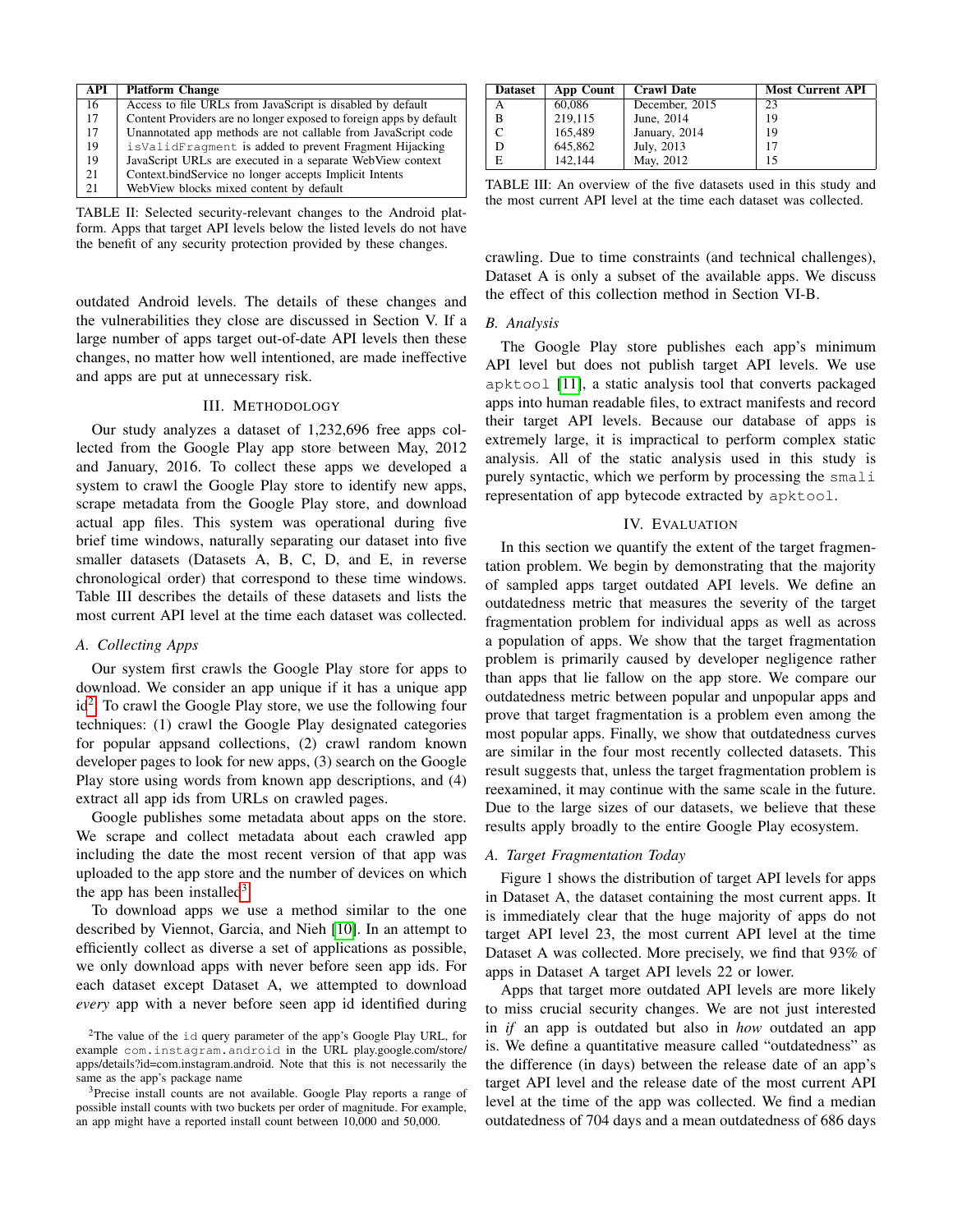

Fig. 1: The distribution of target API levels in dataset A, collected two months after the release of API level 23. API level 20 is specifically intended for wearable devices, explaining why few apps target it.



Fig. 2: The cumulative distribution of outdatedness in Dataset A. A point at  $(X, Y)$  means that  $Y\%$  of apps have an outdatedness of X days or less. The low resolution of outdatedness values causes the jagged nature of this curve.

for apps in Dataset A. We can use the cumulative distribution of outdatedness (Figure 2) as a measure of the severity of the target fragmentation problem over a population of apps. By examining the low end of the curve we see that the large majority of apps target outdated API levels. The long tail at the top of the curve shows us that a considerable number of apps target API levels that are many years out of date.

We might expect the distribution of target API levels to resemble a skewed normal distribution, with the percentage of apps targeting each API level decreasing as API levels get more and more out-of-date. But instead, as seen in Figure 1, we find that the percentage of apps targeting API levels 7 through 16 is relatively flat. Nearly as many apps targeting API level 7 as API level 16. API level 9 sticks out in particular, being targeted by nearly 3% of all apps in Dataset A even though it does not offer any critical compatibility features. Why are apps targeting such an out-of-date API level?

<span id="page-3-0"></span>

Fig. 3: The distribution of the number of days between when an app was uploaded to the Google Play store and when that app was collected.

If we analyze the *raw* target API levels in Dataset A we find that 8.2% of apps either do not include a raw target API level, set a value that is lower than their minimum API level, or have an otherwise invalid raw target API level. These apps use their *minimum* API level as their target API level. These apps account for the majority of the long tail in the distribution of target API levels. For example, 63% of apps that target API levels 15 or lower do so because they use their minimum API level as their target API level. This represents a major opportunity for eliminating the long tail in the distribution of target API levels by convincing developers to use the targetSdkVersion attribute correctly.

## *B. Stale Apps*

Not all apps on the Google Play store are regularly maintained by their developers. Figure [3](#page-3-0) shows the distribution of the number of days between an app's collection and when it was uploaded to the Google Play store by its developers. Note that this date could either be the first time the app was published or the date the most recent app update was pushed. Only 38% of apps in Dataset A were uploaded after the release of API level 23 in October, 2015. Clearly, apps that have stagnated on the Google Play store will not target the new API levels as they are released. The presence of unmaintained apps can skew the target API distribution and falsely imply that developers who actively maintain their apps fail to update their apps to target new API levels. Here, we attempt to distinguish outdatedness caused by unmaintained apps and outdatedness that persists through app maintenance.

We define an app's "negligent outdatedness" as the difference (in days) between the release date of its target API level and the release date of the most current API level *at the time it was uploaded to the Google Play store*. Negligent outdatedness measures missed opportunities for developers to target their apps to current API levels. Figure 4 describes a concrete example to clarify the difference between outdatedness and negligent outdatedness. We find a median negligent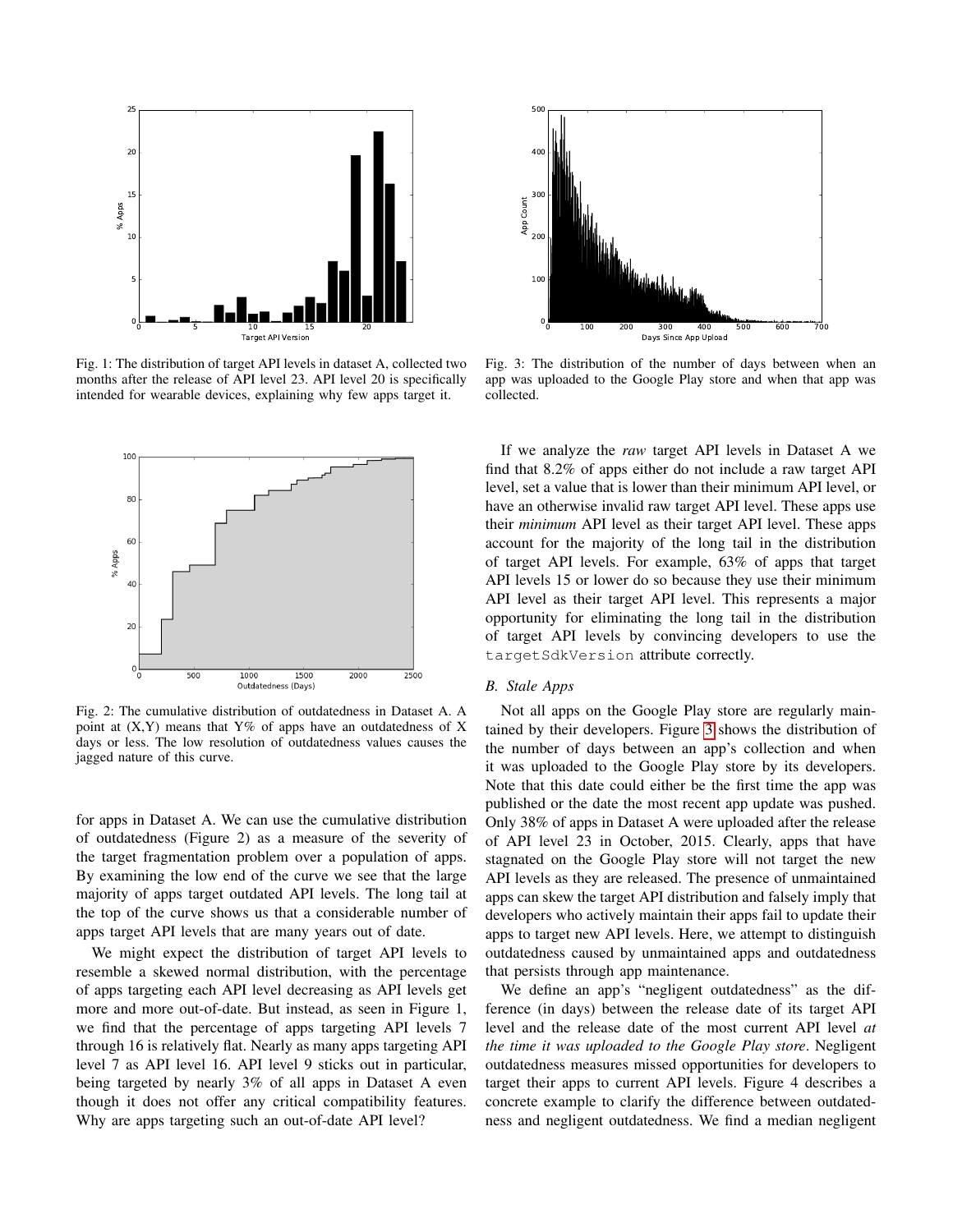

Fig. 4: A example app demonstrating outdatedness and negligent outdatedness. This app targets API level 21, was uploaded after the release of API level 22, and was collected after the release of API level 23. Outdatedness is measured from the highest API level before app collection. Negligent outdatedness is measured from the highest API level before the app was uploaded.

outdatedness of 377 days and a mean negligent outdatedness of 536 days among apps in Dataset A.

We can be even more generous with our definition of negligent outdatedness and include some lag time to allow developers to retarget their apps after a new API level is released. Instead of choosing the most current API level at the time an app was uploaded to the app store, we choose the most current API level that has been available for at least N days at the time an app was uploaded to the app store. We call this lag time an "adoption window." Adding an adoption window of 30 days only marginally affects negligent outdatedness, reducing the median negligent outdatedness to 327 days and the mean negligent outdatedness to 496 days.

Figure 5 shows the cumulative distribution of negligent outdatedness using an adoption window of 30 days. Even with a generous adoption window, apps still fail to target the appropriate API levels. Nearly 80% of apps are negligently targeted to outdated API levels. We note that developers have access to new Android platforms before they are released, so it is possible for apps to be up-to-date on day zero of a new API level. It is clear from these results that the target fragmentation problem cannot be explained by stale apps but is the result of developer negligence, either due to ignorance of the consequences of targeting out-of-date API levels or due to a deliberate choice to target an out-of-date API level.

## *C. Popular Apps*

The large majority of apps on the Google Play store are not downloaded by many users. Just 2% of apps in Dataset A have been installed at least 1,000,000 times yet these apps account for 74% of total installs among apps in Dataset A. It is important to understand the relationship between app popularity and the target fragmentation problem.

Figure 6 compares the cumulative outdatedness distribution between apps of different popularities. We see that the outdatedness curves are very similar, with the most popular apps (installed at least one million times) targeting only marginally less out-of-date API levels. Comparing the negligent outdatedness distributions between apps of different popularities gives similar results (and we do not include it here for space reasons). Apps that have been installed at least one million times have a mean outdatedness of 607 days and a mean negligent outdatedness of 493 days.



Fig. 5: The cumulative distribution of negligent outdatedness in Dataset A using an Adoption Window of 30 days.



Fig. 6: A comparison of the cumulative outdatedness distributions of different app popularities showing that outdatedness statistics are robust against changes in app popularity. Apps with with 1,000,000 or more installs have an outdatedness curve that is only marginally better than the rest of the population. Data points are linearly interpolated to improve readability.

## *D. Target Fragmentation Over Time*

It is clear from the analysis of Dataset A that target fragmentation is a serious problem today. Even the most popular apps are targeting outdated, and often extremely outdated, API levels. By analyzing datasets collected at different dates we can see how the problem has changed over time. We repeat the previous analyses on the four remaining datasets and compare these results against the results from Dataset A.

Figure 7 compares the outdatedness distributions of our five datasets. There is only one clear trend over time: a growing tail of apps that target extremely outdated API levels, with the 90th percentile of outdatedness more than doubling between Datasets E and A. This is a natural property of the target fragmentation problem because the maximum outdatedness grows over time. As long as there are apps that target the lowest API levels we expect to see this tail continue to grow.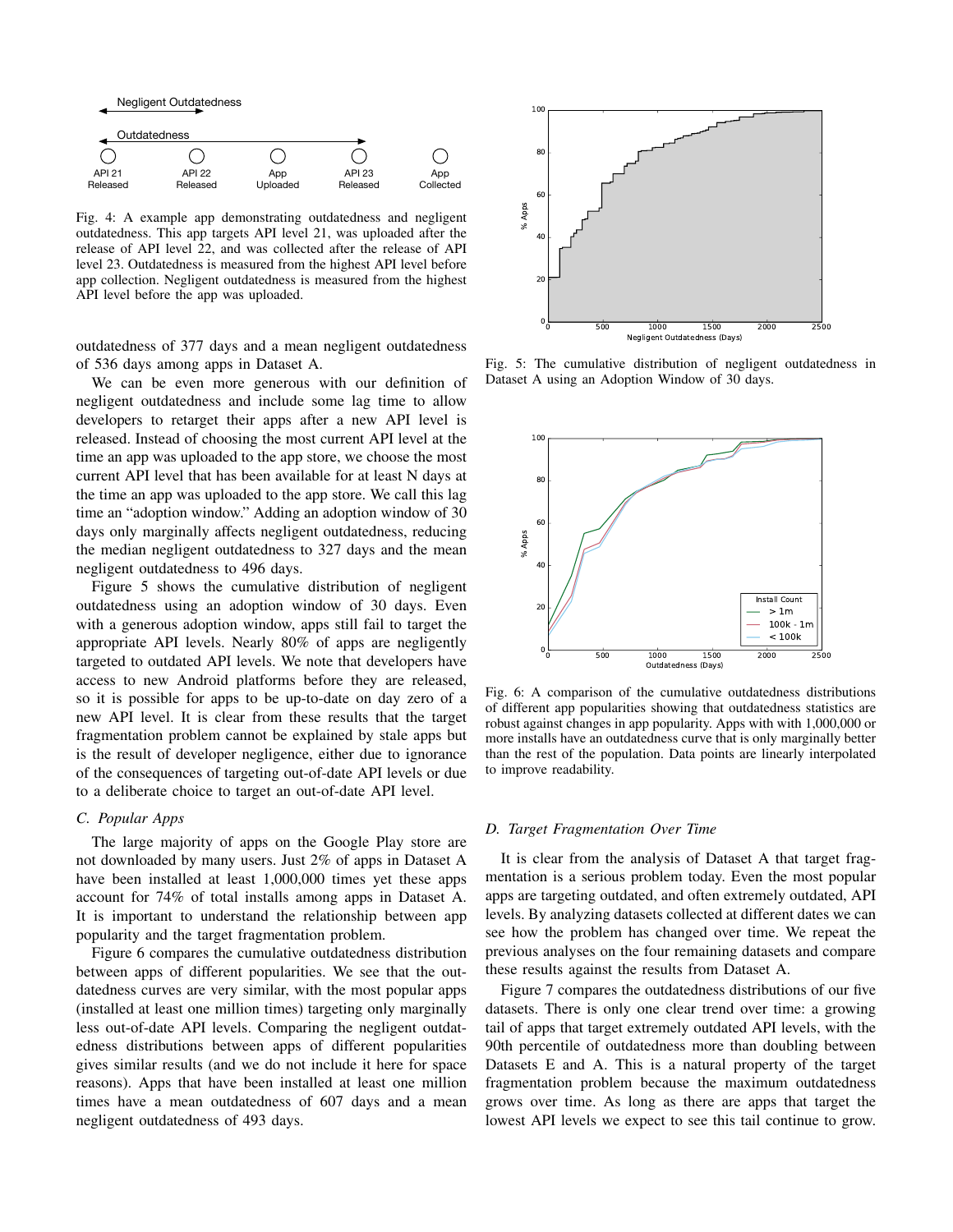

Fig. 7: The cumulative distribution of outdatedness for all five datasets. The four most recently collected datasets (A through D) follow similar curves but with growing tails. Data points are lineraly interpolated to improve readability.

Comparing the low end of the outdatedness curves does not show an obvious pattern. We see that in each dataset the vast majority of apps target out of date API levels and that, excluding than Dataset E, there does not appear to be a dramatic difference in the lower end of the outdatedness curves. We note that Datasets A and C were each collected two months after a platform release and Datasets B and D were collected seven and nine months after a platform release, respectively. This difference appears to have a greater impact on the low end of the outdatedness curves than any pattern over time, with more than 20% of apps in Datasets B and D targeting current API levels and less than 10% of apps in Datasets A and C targeting current API levels.

There is one very promising trend between our datasets. We find a clear downward trend in the percentage of apps that do not specify a *raw* target API level (Figure 8) and therefore set their target API level to their minimum API level. Because developers often want to support as many devices as possible, apps generally have very low minimum API levels, making it extremely dangerous to fail to specify a target API level. This trend suggests that developers have become more aware of the target API feature and that the number of developers targeting their minimum API level will vanish over time.

# V. SECURITY IMPLICATIONS

The target fragmentation problem means that any security change to the Android platform will be less effective, so long as the change is disabled in compatibility mode. In this section we explore the practical consequences of the target fragmentation problem on seven security changes to the Android platform. Apps targeting outdated API levels may not necessarily be vulnerable but instead are at a heightened risk for security vulnerabilities. In all but one case we only show that apps are unnecessarily at a heightened risk. Because Google has deemed the outdated behavior unsafe enough to deserve a change to the Android platform, widespread use of outdated behavior is troubling on its own. We also cite



Fig. 8: The percentage of apps in each dataset that do not include a valid targetSdkVersion attribute in their manifest and therefore set their target API version to be equal to their minimum API version.

research showing that the conditions necessary for these apps to be exploitable are frequent. The statistics in this section are computed on Dataset A, the most recently collected dataset.

## *A. WebView Defaults*

WebView [\[12\]](#page-9-11) is a UI element that acts as an embedded web browser within Android apps. In Dataset A, 91% of apps include at least one WebView instance<sup>[4](#page-5-0)</sup>. There are three major security changes to the default behavior of WebView that are disabled by targeting outdated API levels. The following sections describe these changes and show that apps that target current API levels are less likely to use the unsafe behaviors.

*1) File Scheme Same Origin Policy:* According to the Same Origin Policy, JavaScript code only has access to content loaded from the same origin. Treating all file: URLs as belonging to the same origin is a security risk in systems with mutually distrusting files. If a WebView loads any untrusted content using a file: URL, then that content has full access to every other file accessible by the app. In API level 16, the default behavior of WebView was changed to treat all file: URLs as belonging to separate origins, however this change only applies to apps targeting API levels 16 or higher. Apps that wish to override this behavior and treat all file: URLs as belonging to the same origin can use the methods setAllowFileAccessFromFileURLs and setAllowUniversalAccessFromFileURLs.

We find that 82% of apps that target API levels 15 or lower and 18% of apps that target API levels 16 or higher use the unsafe policy for file: URLs. Because apps that target API levels 16 or higher and want to use the unsafe policy must do so explicitly, we can use the percentage of these apps that include calls to setAllowFileAccessFromFileURLs or setAllowUniversalAccessFromFileURLs as an upper bound on apps that want to use the unsafe policy. If we

<span id="page-5-0"></span><sup>&</sup>lt;sup>4</sup>Because we are unable to ensure that ad libraries do not contain vulnerabilities, this figure includes WebViews from ad libraries as well as primary app functionality.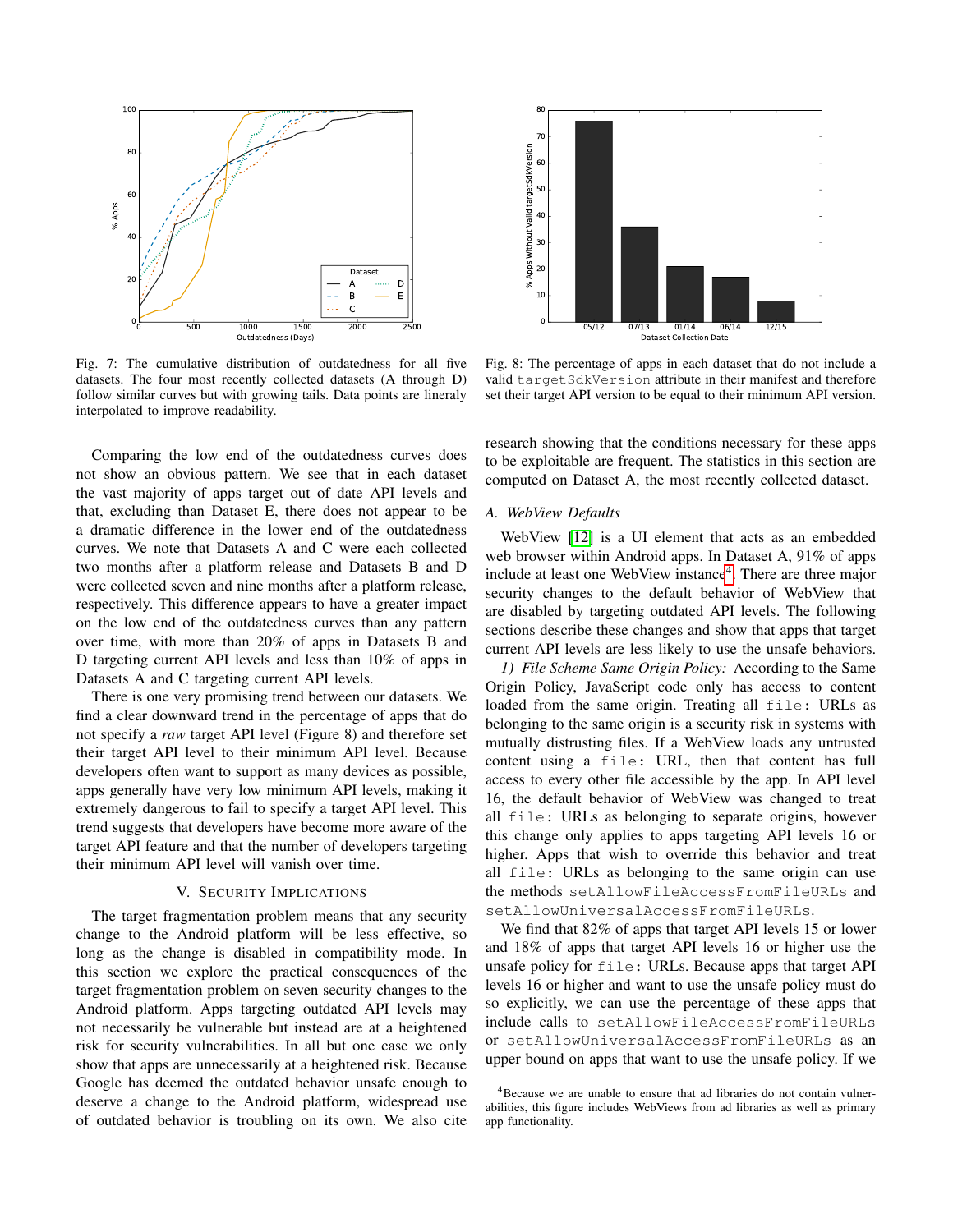assume this percentage is uniform across both app populations then we conclude that 64% of apps that target API level 15 or lower unnecessarily use the unsafe policy and would become more secure if they were retargeted to API level 16. These apps represent 9.6% of all apps in Dataset A. We discuss the validity of this assumption in Section VI-A.

Apps that allow unsafe file access are only at a heightened risk. To be exploited, an app must load untrusted content using a file: URL. Two ways an app might be exploited are by loading file: URLs received from other apps or by navigating to untrusted web pages, which could drop a file on disk and redirect the WebView to that file. See Chin and Wagner [\[13\]](#page-9-12) for a detailed description of this exploit. Research has shown that 23% of web browser apps unsafely load file: URLs from foreign apps [\[14\]](#page-9-13) and that WebView apps frequently load untrusted web pages [\[13,](#page-9-12) [15,](#page-9-14) [4\]](#page-9-3).

*2) JavaScript URLs:* Apps can load web content in a WebView by calling loadUrl. In apps that target API levels 18 or lower, calling  $l$ oadUrl on a JavaScript Pseudo-URL<sup>[5](#page-6-0)</sup> executes the script in the currently rendered web page. This behavior is exploitable in apps that load unfiltered URLs retrieved from foreign apps. A malicious app can send a request to load a URL at foo.com and then send a script to be executed in the context of foo.com to read private content. This attack is known as Cross-Application Scripting [\[16\]](#page-9-15).

Apps that target API levels 19 or higher load JavaScript Psuedo-URLs in an empty context and must instead use the method evaluateJavascript to execute JavaScript code in the current WebView context. We find that 60% of apps that target API levels 19 or higher contain at least one call to this method. Again, we can use this as an upper bound on the number of apps that intentionally execute JavaScript code in this manner. Because 90% of apps that target API levels 18 or lower include a WebView and enable JavaScript, we conclude that 30% of apps that target API levels 18 or lower have no need for evaluating JavaScript code in this manner and would become more secure if they were retargeted to API level 19. These apps represent 9.4% of all apps in Dataset A.

*3) Mixed Content:* A web page that includes web elements retrieved over HTTP when it is loaded over HTTPS is said to include *mixed content*. Loading mixed content is a security risk, and several major browsers block mixed content [\[17,](#page-9-16) [18\]](#page-9-17). WebView blocks mixed content by default in apps that target API levels 21 or higher. Apps that wish to override this behavior and allow mixed content can use the method setMixedContentMode to specify a custom policy.

We find that 76% of apps that target API levels 20 or lower and 42% of apps that target API levels 21 or higher allow mixed content. If we assume that the percentage of apps that want to allow mixed content is uniform across both app populations then we conclude that 34% of apps that target API levels 20 or lower unnecessarily allow mixed content and

would become more secure if they were retargeted to API level 21. These apps represent 18% of all apps in Dataset A.

# *B. JavaScript Interface Remote Code Execution*

Android allows apps to expose app-level objects to JavaScript code running in a WebView by using a feature called the JavaScript Interface [\[19\]](#page-9-18). In 2012, a remote code execution attack on the JavaScript Interface was published [\[20\]](#page-9-19). Because JavaScript code has access to all of the public methods of objects added to the JavaScript Interface, malicious scripts could access the Java Reflection APIs by calling getClass (a method inherited from java.lang.Object) on the exposed object. From there, the malicious script could build any arbitrary Java object and execute arbitrary code.

Android addressed this vulnerability in API level 17 by forcing apps to annotate methods that should be callable from JavaScript code. Calling an unannotated method from JavaScript code does nothing. Because developers were unlikely to need to expose getClass to JavaScript code, this limited the damage that a malicious script could do. But this change is not applied for apps that target API levels 16 or lower. Apps that use the JavaScript Interface, target API levels 16 or lower, and load untrusted web content can be exploited.

We identify apps that use the JavaScript Interface by looking for calls to addJavascriptInterface in smali code. 50% of apps in Dataset A use the JavaScript Interface. Of these apps, 15% target API levels 16 or lower. Any of these apps that load untrusted JavaScript code in their WebView can be exploited. Identifying apps that can load untrusted JavaScript code is beyond the scope of this study so we cannot say what portion of these apps are exploitable, but we note that existing work has shown that it is not uncommon for apps to load untrusted web content in their WebViews [\[13,](#page-9-12) [15,](#page-9-14) [4\]](#page-9-3).

# *C. Exported Content Providers*

App components that manage access to structured data are called *Content Providers* [\[21\]](#page-9-20). Content Providers are declared in an app's manifest file, and they can be either made local to the app or exposed to other apps with the exported attribute. Unintentionally exported Content Providers that hold sensitive data are a security flaw as they are accessible to every app on the device. Yet if the exported attribute is not specified it falls back to a default value. API level 17 changed the default value to false but apps that target API levels 16 or below use a default value of true. Research has shown that 65% of apps that export a Content Provider leak private data [\[22\]](#page-9-21).

9.7% of apps that target API levels 16 or lower and 8.0% of apps that target API levels 17 or higher include at least one exported Content Provider. 4.9% of apps that target API levels 16 or lower include a Content Provider that is exported due to default behavior. Assuming that the percentage of apps that want to export a Content Provider is uniform across both app populations we conclude that 1.7% of apps that target API levels 16 or lower unnecessarily export a Content Provider. These apps represent 0.3% of apps in Dataset A.

<span id="page-6-0"></span><sup>5</sup>A URL that starts with the protocol javascript and contains the JavaScript code to execute.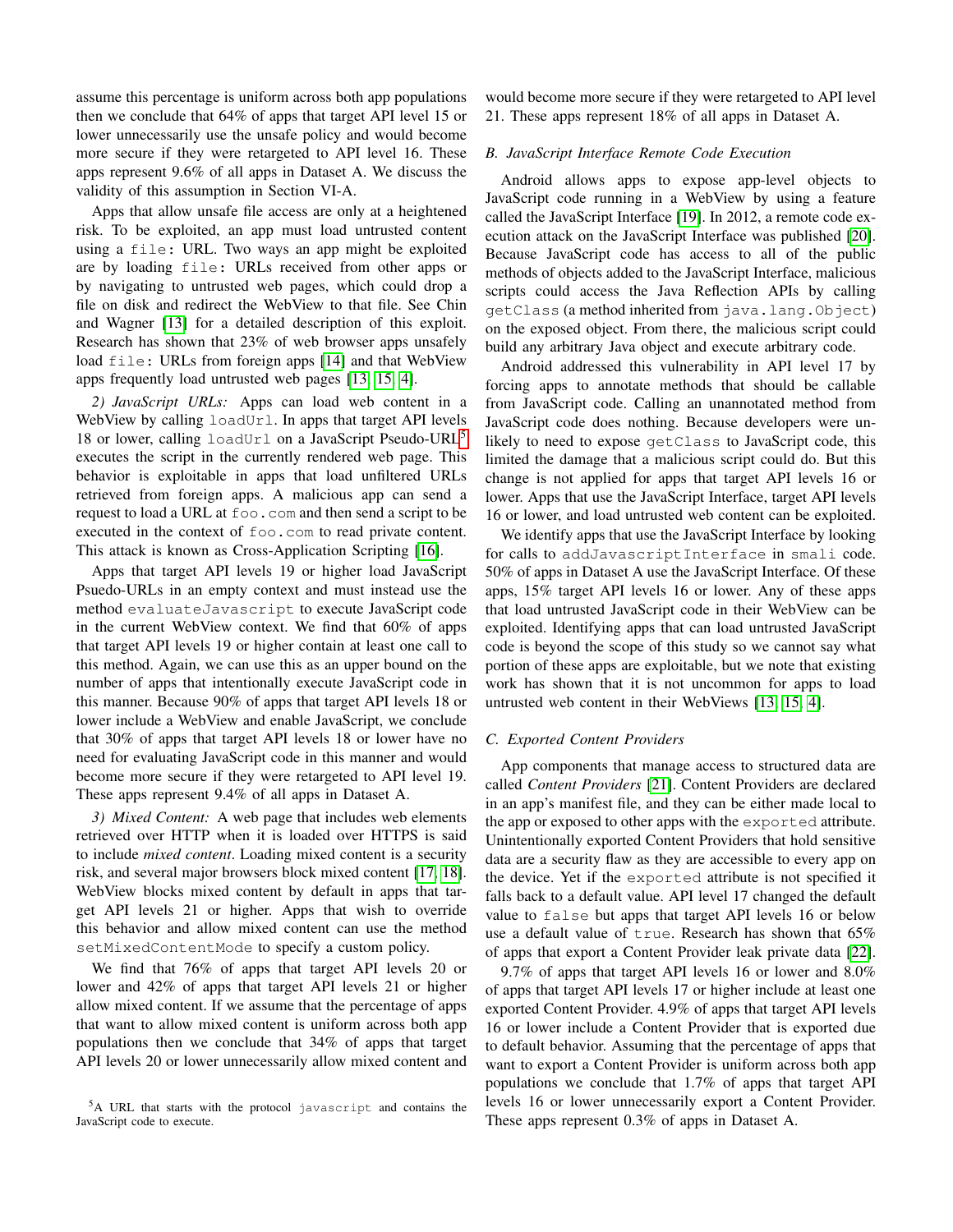## *D. Fragment Injection*

In 2013, security researchers identified a vulnerability in the PreferenceActivity class [\[23\]](#page-9-22). Malicious apps can send crafted messages to exported classes that inherit from PreferenceActivity. The messages are interpreted as Fragment instances and loaded dynamically using the Reflection APIs, executing arbitrary code from the malicious app.

API level 19 added the method isValidFragment to PreferenceActivity to close this vulnerability. Developers are expected to use this method to check the package name of injected fragments and reject unauthorized fragments. Apps that target API levels 19 or higher inherit an implementation of isValidFragment that always raises an exception and are therefore safe by default, but apps that target API levels 18 or lower inherit an implementation that always returns true, which offers no protection against this attack.

We find that 1.7% of apps that target API levels 18 or lower contain at least one exported class that inherits from PreferenceActivity and does not override the unsafe implementation of isValidFragment<sup>[6](#page-7-0)</sup>. Unlike previous examples, this is sufficient information to prove that these apps are exploitable rather than just at heightened risk. The exploitable apps account for 0.5% of all apps in Dataset A.

# *E. Service Hijacking*

A *Service* is an app component that performs operations without user interaction. UI components can interact with a Service using the method bindService. Apps specify which Service to interact with by using an Intent [\[24\]](#page-9-23). Intents can be explicit or implicit. Explicit Intents list a unique Service using its class name. Implicit Intents only specify a general action to perform and the system chooses an appropriate Service to handle the request. Communicating with a Service using an Implicit Intent is not safe. Because Services are not user facing components, users have no control over which Service responds to an Implicit Intent. If multiple Services match the Implicit Intent used in bindService then a *random* one of those Services is chosen. Malicious apps can create a Service that matches the Implicit Intent and impersonate trusted code. In apps that target API levels 21 or higher, passing an Implicit Intent to bindService throws a security exception.

83% of apps that target API levels 20 or lower contain at least one call to bindService. These apps make up 43% of all apps in Dataset A. Statically identifying which of these apps use Implicit Intents to bind Services is nontrivial and beyond the scope of this study. However, prior research [\[25\]](#page-9-24) has found that 19% of apps are potentially vulnerable to Service Hijacking because they use Implicit Intents.

## *F. Detecting Outdated Apps*

Google Play does not publish an app's target API level. Security conscious users are not empowered to make decisions based on target API levels and must instead trust developers

to retarget their apps. It is essential to give users access to this information. To this end, we created an open-source tool [\[26\]](#page-9-25) that reports the target API level of each app on a user's phone and notifies users of any security implications.

### VI. DISCUSSION

The data presented in this study makes two conclusions clear: that target fragmentation exists across the entire Android ecosystem and that target fragmentation has practical implications on Android security. Making new Android versions compatible with un-updated apps ensures that apps do not suddenly break, but distributing security changes in this manner has clear limitations. This approach makes security changes *optional* and mixes security changes with non-security changes. Developers cannot pick-and-choose just the security changes but must integrate *all* of the platform changes from a new API level. Developers could try to sidestep this problem by setting a maximum API level but this feature is not enforced and would exacerbate device fragmentation problem by discouraging platform updates.

With this in mind, we consider the alternative to the current system: enforcing all security changes to the Android platform regardless of target API level. Nearly four months since the release of API level 23, less than 1% of active devices have updated to version 23 [\[27\]](#page-9-26). This slow update process means that developers have ample time to update their apps to work with new behavior. There have also been security changes in the past that were both mandatory and breaking that did not appear to cause great pain. In Android level 21, a uniqueness requirement was added for custom permissions to ensure that malicious apps could not access protected content. This change was mandatory and could prevent apps from being reinstalled after a device update but searching on developer forums reveals few complaints. We suspect that if developers were simply forced to adjust to all security changes that it would not be a problem for the majority of apps. If this is not feasible then, at the very least, users should be informed if their apps target out-of-date API levels so that they can be empowered to make security conscious decisions.

The JavaScript Interface vulnerability described in Section V-B is a good case study to support our argument. After failing to fix the problem in API level 17 with an optional change, API level 19 banned all access to getClass from the JavaScript Interface. This change is *not* made optional for apps targeting lower API levels and would be unneeded if not for the existence of apps that target API levels 16 or lower. The vulnerability was only truly addressed with a change that is applied to all apps, regardless of their target API version.

# *A. Alternative Explanations*

Ignorance is not the only reason why a developer might not target the most current API level. One alternative is that developers do not retarget their apps to the most current API level because few devices run the most current API level. If this were the case we would expect most apps to be no more than one API level out of date. Although 16% of devices were

<span id="page-7-0"></span><sup>6</sup>We assume that all implementations of isValidFragment correctly validate the package name of injected fragments. Future work could expand on our results by looking for incorrect implementations of isValidFragment.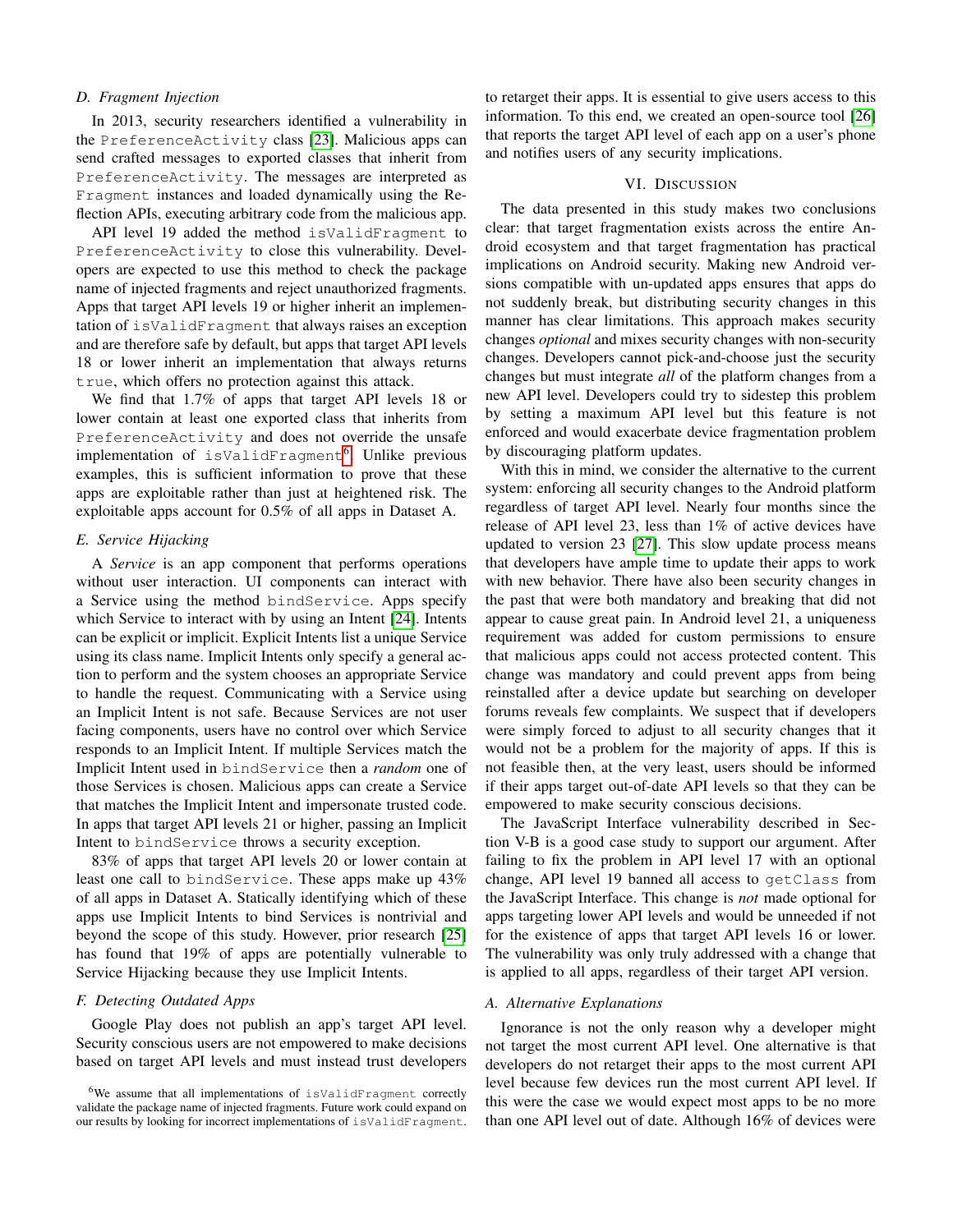running API levels 22 or 23 when Dataset A was collected, only 23% of apps in Dataset A targeted these levels.

Another possibility is that developers choose not to retarget apps to higher API levels unless there is a security concern. Because API levels 22 and 23 do not include security changes, developers may have chosen not to retarget their apps. However, we show in Section V that numerous apps target outdated API levels even though they miss relevant security changes. 54% of apps target API levels below 21. If we look at the Fragment Injection vulnerability we find that apps that use a PreferenceActivity are not more likely to target API levels 19 or higher (66%) than the rest of the app population (69%). This suggests that developers, as a whole, do not consider security when deciding what API level to target.

A final option is that developers choose not to target the most current API level to avoid breaking critical app functionality. This is a real possibility but, if true, shows that Google's "all or nothing" design is flawed because it forces developers to make an impossible choice and sacrifice security.

### *B. Threats to Validity*

We only downloaded a subset of available apps for Dataset A so there is some possibility of selection bias in our results. However, a dataset size of 60,086 apps is within the normal range for studies like ours. Because these apps were selected randomly from the available apps we believe that the dataset is large enough to smooth out any selection bias.

Our dataset is not a uniform snapshot of the apps available on the Google Play store because we do not download updated versions of previously downloaded apps. We do not have longitudinal statistics on individual apps and we tend to have young versions of apps. If apps that have been present on the app store for a very long time are considerably more likely to target current API levels then the statistics presented in this paper may overestimate the problem from the user's perspective. However, there is an 18 month gap between the collection of Dataset A and Dataset B. If long-lived apps target outdated API levels less frequently then we would expect to see some indication in the results for Dataset A.

Because we only study free apps, it is possible that our results do not apply to non-free apps. We have no reason to suspect that development practices are significantly different for non-free apps. However, even if there is a considerable difference between free and non-free apps, free apps comprise 89% of apps on the Google Play store [\[28\]](#page-9-27) so any problem present in free apps is critical and should be addressed.

Much of the analysis done in Section V assumes that apps use certain dangerous features at uniform rates no matter which API level they target. If this assumption is not true then our conclusion that many apps unnecessarily use these dangerous features because they target outdated API levels might not be valid. In particular, it is possible that behavioral changes discourage developers from retargeting their apps, and we cannot assume that usage of dangerous features is uniform across the app population. However, the differences we observe in the usage of dangerous features are so great that it would be extremely surprising for these differences to be caused by different intended behavior in apps.

# VII. RELATED WORK

The most similar work to this study is by McDonnell, Ray, and Kim [\[29\]](#page-9-28), who study the use of deprecated API methods and the adoption of updated API methods in ten open source Android apps. Unlike our study, which focuses on target API levels, they focus on the usage of methods changed in new API levels. Targeting an API level is not dependent on using methods added in that platform version and apps should target the most current API level even if they do not use any newly added methods. Their results say nothing about the security consequences of outdated apps but do show that developers are slow to adapt to the changing Android platform.

The target fragmentation problem has been discussed in relation to *specific* vulnerabilities in several studies. Thomas et al. [\[5\]](#page-9-4) study the changes in Android 17 that closed the JavaScript Interface vulnerability in depth. Their study focuses on the slow adoption of new *devices* and its effect on the lifetime of the vulnerability but they also find that 22% of studied apps use the JavaScript Interface and targeted API levels below 17. Mutchler et al. [\[4\]](#page-9-3) identify apps that load untrusted content in WebView and note that the JavaScript Interface vulnerability puts these apps at risk.

The vulnerabilities mentioned in this paper have been studied without mention of target fragmentation. Lu et al. [\[30\]](#page-9-29) build a static analyzer to identify vulnerabilities including Service Hijacking. Georgiev, Jana, and Shmatikov [\[15\]](#page-9-14) provide a tool to prevent attacks through the JavaScript Interface. Chin and Wagner [\[13\]](#page-9-12) statically analyze apps and find unsafe use of file: URLs. Jin et al. [\[31\]](#page-9-30) build a tool to detect a variety of XSS-like vulnerabilities in WebView apps.

Because *both* apps and devices must be updated in order to take advantage of new security features, target fragmentation and device fragmentation are linked. Thomas, Beresford, and Rice [\[2\]](#page-9-1) study device fragmentation using volunteers who install their device monitor app. They find that 88% of devices are vulnerable to at least one of selected vulnerabilities and that devices are updated infrequently (1.26 times per year on average). Zhou et al. [\[32\]](#page-9-31) find that more than 1,000 of 2,423 factory images can be exploited through misconfigurations of device drivers. Xing et al. [\[33\]](#page-9-32) identify how apps can exploit the OS update process to obtain sensitive system permissions. Mulliner et al. [\[34\]](#page-9-33) provide a scalable method for applying third party patches to vulnerable Android devices.

The app update process has also been studied. Möller et al. [\[35\]](#page-9-34) investigate the update patterns of Android *users* and find that only half of users install an app update within one week of the update being published. McIlroy, Ali, and Hassan [\[36\]](#page-9-35) mine update data from 10,713 apps and find that only 1% of apps receive at least one update per week.

Several other studies analyze large datasets of Android apps. Viennot, Garcia, and Nieh [\[10\]](#page-9-9) crawl, download, and analyze 1,100,000 apps to obtain statistics about permission and library distributions as well as identify apps that unsafely embed